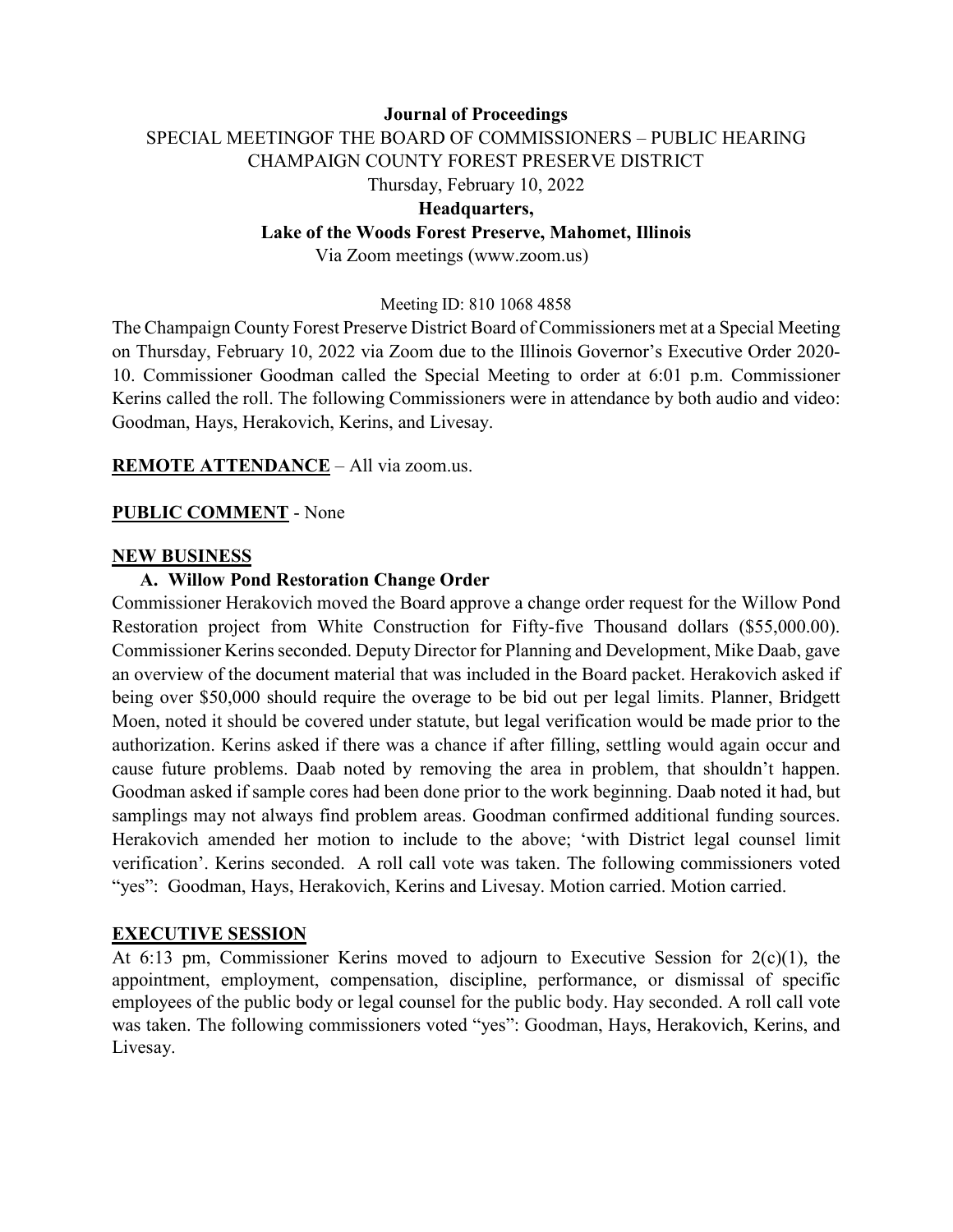#### **Regular Meeting February 10, 2022 Page 2 of 3**

Commissioners Herakovich moved to open regular session at 6:30 pm. Kerins seconded. A roll call vote was taken. The following commissioners voted "yes": Goodman, Hays, Herakovich, Kerins, and Livesay.

### **BOARD DISCUSSION**

### **A. Affiliate Groups**

Pearson reviewed information that had been sent out earlier, noting she would like Board direction for future planning, MOU updates if so needed, and committee focus for 3 District Affiliate groups including; FPFF, Freedom Fest, and CAC.

During the discussion on the FPFF, commissioners noted concern on the amount of staff time is used and whether a voluntary board be tasked with full fundraising expectations. Suggestions for updates for MOU and group focus included: branding, clear expectations from members, operating reserve policy, restricted and unrestricted funds, and institutional flexibility. Livesay, as the current Board liaison to the group, shared currently the group receives direction from the CCFPD Board on spending of funds. The group also receives input from the Board and District on budget needs and request, and sometimes random support throughout the year is requested such as programming request. Livesay said in the past couple of years the group has picked the top 5 recommendations for their fundraising efforts, as the past year the Covered Bridge was chosen for fundraising efforts. Suggestions included: have the liaison to the board update the group, but not be a voting member, and let the group operate withless staff attendance, have the group attend CCFPD Board meetings to share their budget requests with the Board.

Pearson confirmed with the Board an update the current FPFF MOU should be brought forward. All commissioners agreed an update is needed.

During the discussion for the Freedom Fest Committee, staff gave an overview of the information supplied in the Board packet, and again, asking the Board for direction of the event. Commissioners suggested working with the Village in finding possible other locations within the village, village volunteers or staff helping on the day of the event, or financial assistance, polling attendees and others in the community on their thoughts of the event. In regard to possibly discontinuing the event, commissioners voiced opinion that if needed, it would need to be phased out over time. It was also noted one of the missions of the District is to provided recreation and nature, which those that attend this event are doing both, and this is one event that can be enjoyed by all, as maybe some may not be comfortable coming to a preserve to hike or such, but having a picnic and watching fireworks would be welcoming to them. It was suggested to have the CAC survey the public around the county, and on the event day, as to their thoughts of the event.

Pearson confirmed with the Board the need to speak with the Village of Mahomet and others regarding possible other locations in the community to host, or to seek assistance on staffing or financial assistance.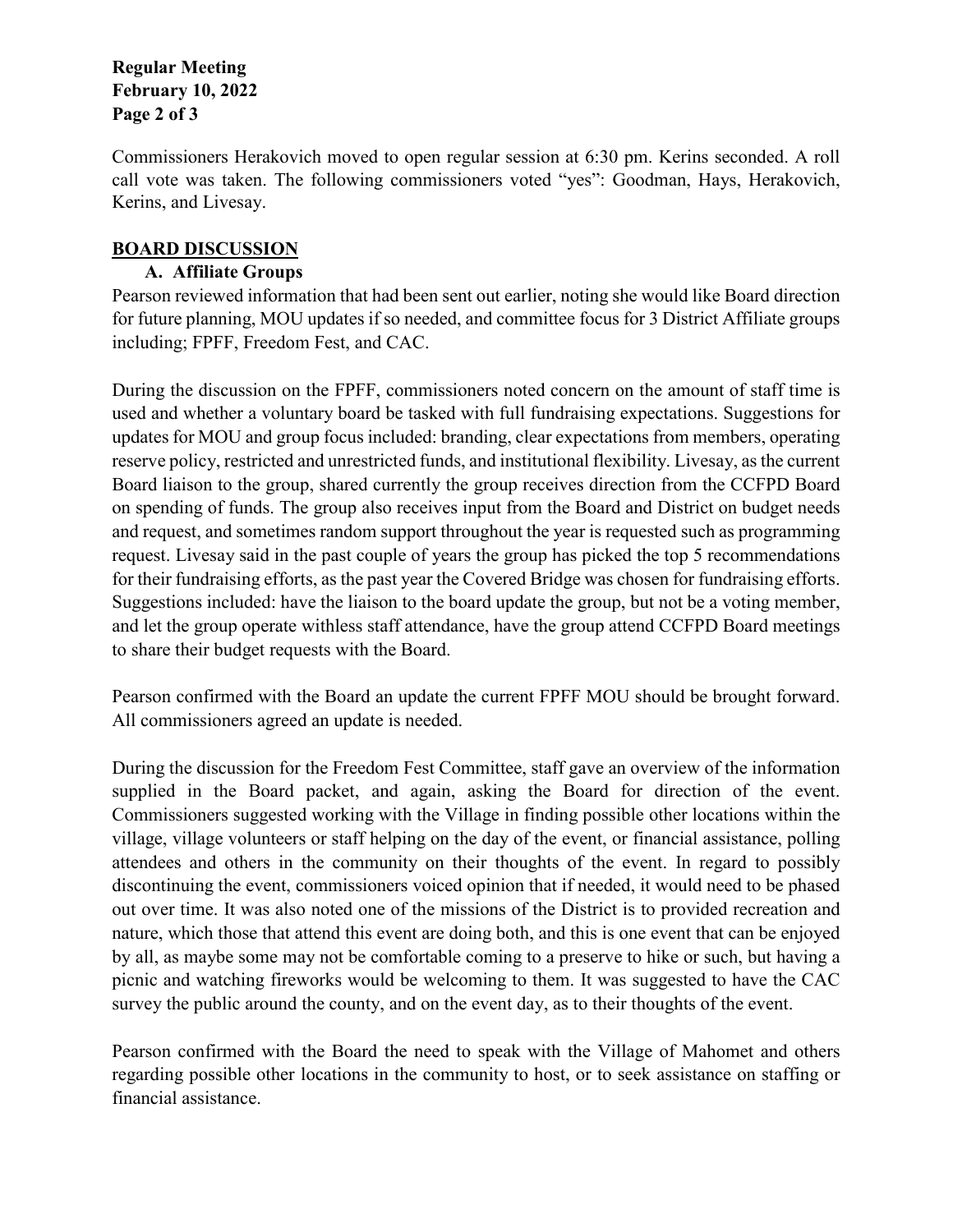**Regular Meeting February 10, 2022 Page 3 of 3**

During the discussion of the CAC, Pearson noted the group is not currently an advisory board, but more of an information gathering committee. Thus, Pearson would like feedback from the Board for best use of the group, noting their value in conducting outreach. Commissioners suggestions included; meaningful and useful activities that are fulfilling for them, naturalist survey at sites, work with the group to develop 3 pillars of activities, annual analysis with possibly a board member on their activities, and possibly assigning members to be ambassadors of preserves. Again, have the group work with the Board liaison and staff on directions, but allow staff less time directly working with the group. Consider a name change to reflect their outreach focus and investigate if the group is required to comply with the Open Meetings Act. Hays noted thanks for the ideas of how to better use the group, and also noted, some of the outreach currently being done could be done by District volunteers.

Pearson thanked the Board for their direction on committees and their use.

### **ADJOURNMENT**

Commissioner Kerins moved to adjourn at 8:19 p.m. Commissioner Hays seconded. A roll call vote was taken. The following commissioners voted "yes": Goodman, Hays, Herakovich, Kerins and Livesay. Motion carried. Motion carried.

> Andrew Kerins, Secretary Board of Commissioners Champaign County Forest Preserve District

 $\mathcal{L}_\mathcal{L}$  , which is a set of the set of the set of the set of the set of the set of the set of the set of the set of the set of the set of the set of the set of the set of the set of the set of the set of the set of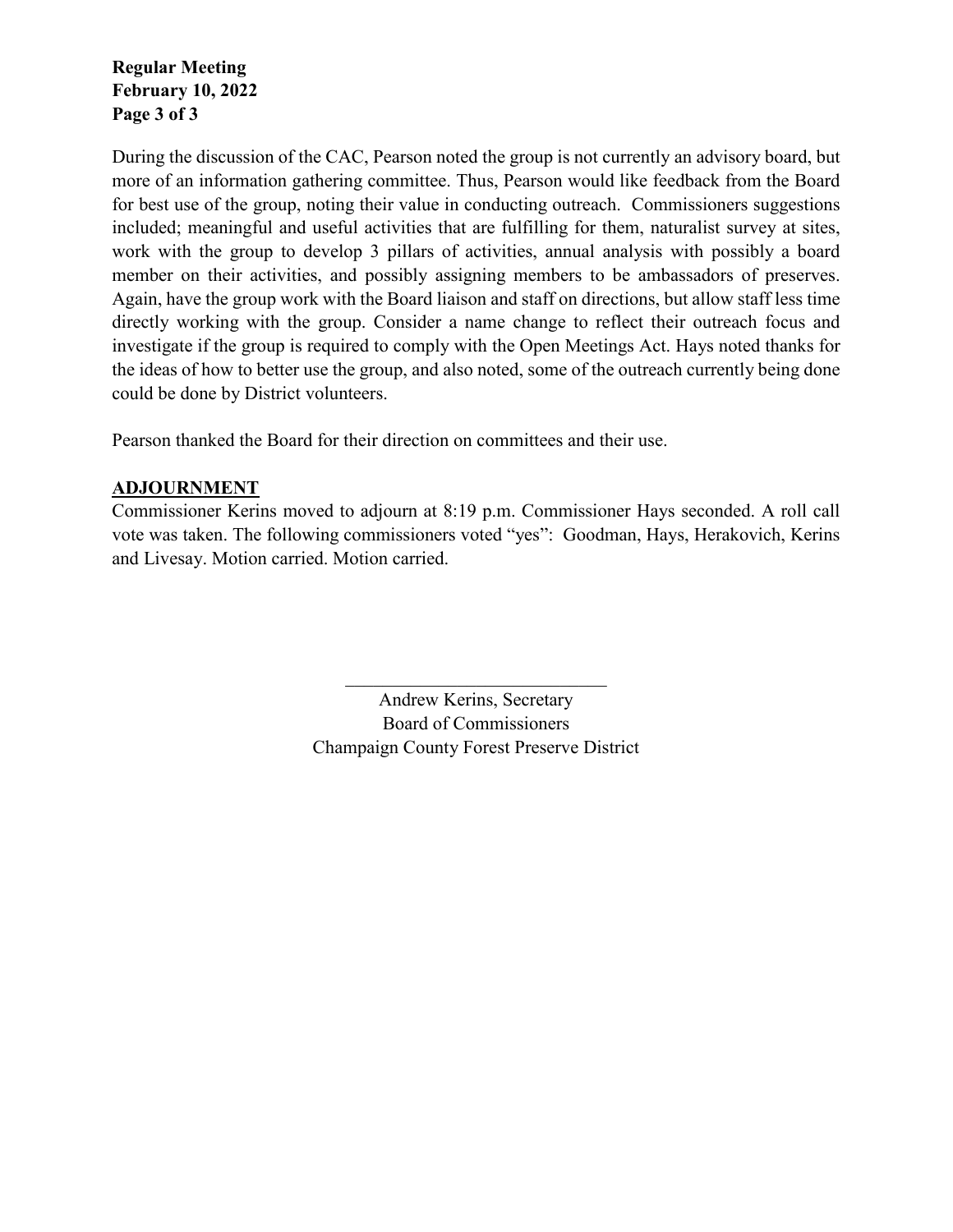# **Journal of Proceedings REGULAR MEETING – BOARD OF COMMISSIONERS February 17, 2022, 6:00 pm Education Classroom, Museum of the Grand Prairie, Lake of the Woods Forest Preserve, Mahomet, Illinois**

Via Zoom meetings (www.zoom.us) Meeting ID: 841 0004 0630

The Champaign County Forest Preserve District Board of Commissioners met at a Regular Meeting on Thursday, February 17, 2022 via Zoom due to the Illinois Governor's Executive Order 2020-10. Commissioner Goodman called the Regular Meeting to order at 6:01 p.m. Commissioner Kerins called the roll. The following Commissioners were in attendance by both audio and video: Goodman, Hays, Herakovich, Kerins, and Livesay.

**REMOTE ATTENDANCE** – All commissioners were remote via Zoom.

**PUBLIC COMMENT** – None (via previous email)

### **AGENDA MODIFICATIONS** – None

### **APPROVAL OF CONSENT AGENDA**

- **A. Minutes of Regular Meeting on January 20, 2022**
- **B. Minutes of Executive Session on January 20, 2022**
- **C. Monthly Staff Reports**
- **D. Disbursements for Approval**
- **E. January Treasures Report**

Commissioner Kerins made a motion to approve the consent agenda (Items  $A - E$ ). Commissioner Herakovich seconded. A roll call vote was taken. A roll call vote was taken. The following commissioners voted "yes": Goodman, Hays, Herakovich, Kerins and Livesay. Motion carried. Motion carried.

### **COMMISSIONERS REPORT**

## **A. Forest Preserve Friends Foundation**

Commissioner Livesay reported the group had recently met and discussion included; donor cultivating brainstorming, large donor initiatives, covered bridge roof final dollars paid from the foundation fund, officers selected, and endowment initiatives. Livesay also noted Will Timmons will be attending the March meeting. Goodman confirmed that Livesay will still give the monthly report. Livesay said she would, but Timmons will also speak regarding the committee. A suggestion of having meeting minutes included in CCFPD Board meeting packets would be beneficial.

### **B. Citizens Advisory Committee**

Commissioner Hays noted the group didn't meet this past month, but subcommittees including; Flora, Fauna, Hazen Bridge and History are meeting. Hays noted minutes from the CAC could also be included in the Board packet.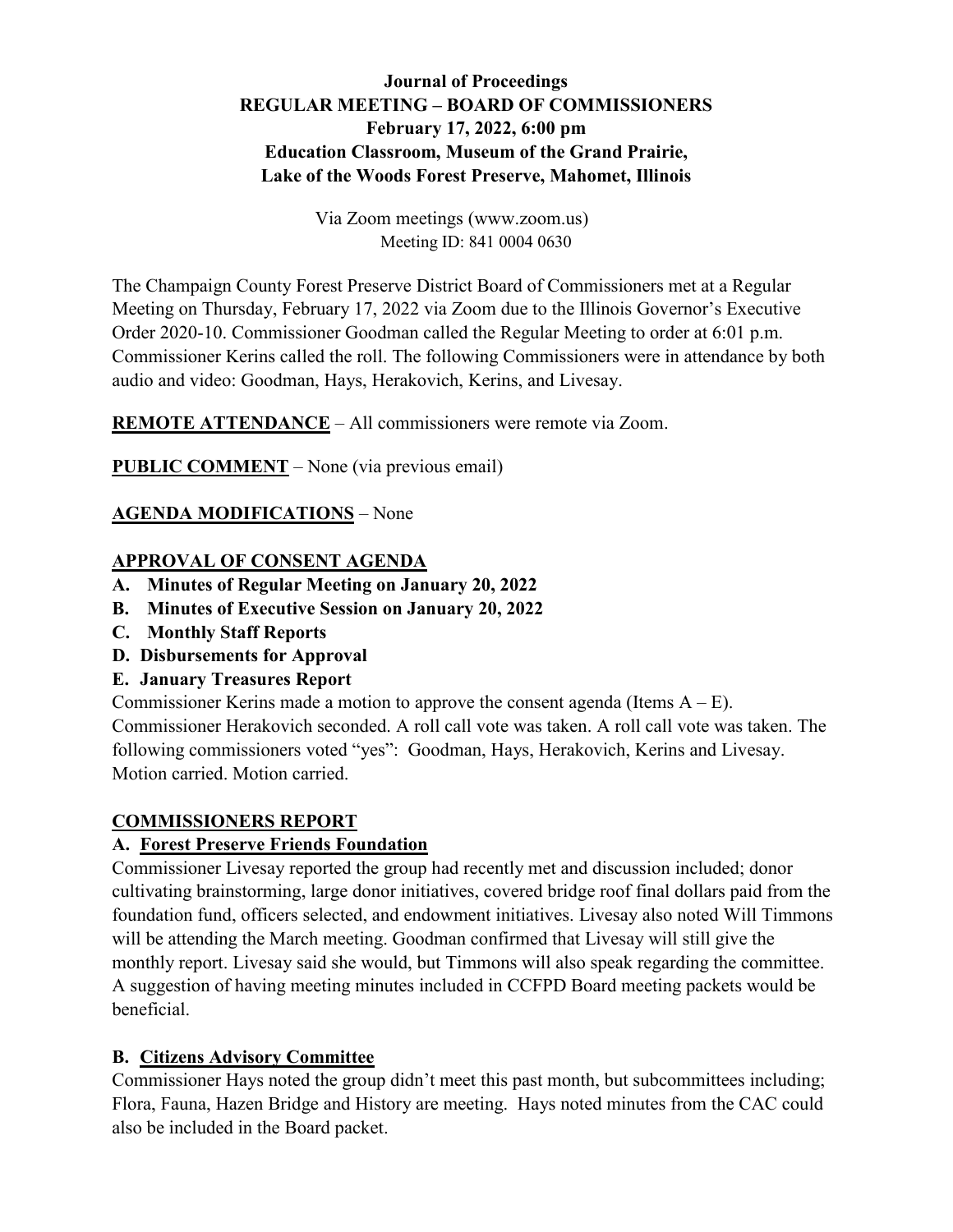#### **Regular Meeting February 17, 2022 Page 2 of 4**

#### **C. Commissioner Comments**

Commissioners cited the following items from staff reports and observations:

- Snowflake search
- GC Maintenance on demand water heater installation
- HL sled hill
- The amount of completed 2021 Capital Projects
- Programming initiatives
- District work with interns
- PGA show
- 5 unique reasons Champaign County is a top tourist Destination

Commissioners also commended staff on the work of all District staff as noted in the staff reports, and special thanks to operations staff for their work during the recent snow events, and thanks to Pearson and Sprinkle for their work keeping the public advised of site operations during the snow events. Also, thanks for adding attendance numbers in the staff reports, and the Finance Committee for their work.

Commissioners also inquired if the Rankin Center temperature control mechanisms were working. Moen noted they are currently working with the contractor on the issue.

### **STAFF REPORTS**

**A. Executive Director Announcements** – Pearson reported the suspension of the District staff weekly COVID testing, and noted she and Edgington are working on masking updates in light of Illinois and CDC guidelines.

**B. Finance Committee** – Baker noted District finance staff recently met with Goodman and Herakovich. Baker stated thanks to the committee for their input. Kerins noted timing of such meetings in the future might be a challenge if Commissioners on the committee may have fulltime employment commitments to work around. Baker noted timing of meetings could be adjusted as needed.

**C. 2021 Capital Projects Update** - Herakovich thanked Planning, Sites, and Construction on their work over the last year with completing so many projects. Commissioners confirmed spillway funding. Moen noted Grants and Development Officer, Ryan Anderson, is working on filing for funding procedures currently. Pearson also noted Senator Chapin Rose office has been assisting the District with filing procedures.

**D. 2021 Kayak License Agreements Update** – Daab gave an overview of the material that was supplied in the meeting packet. Goodman inquired if much staff time was needed during the past year agreement time. Daab noted very little time was needed.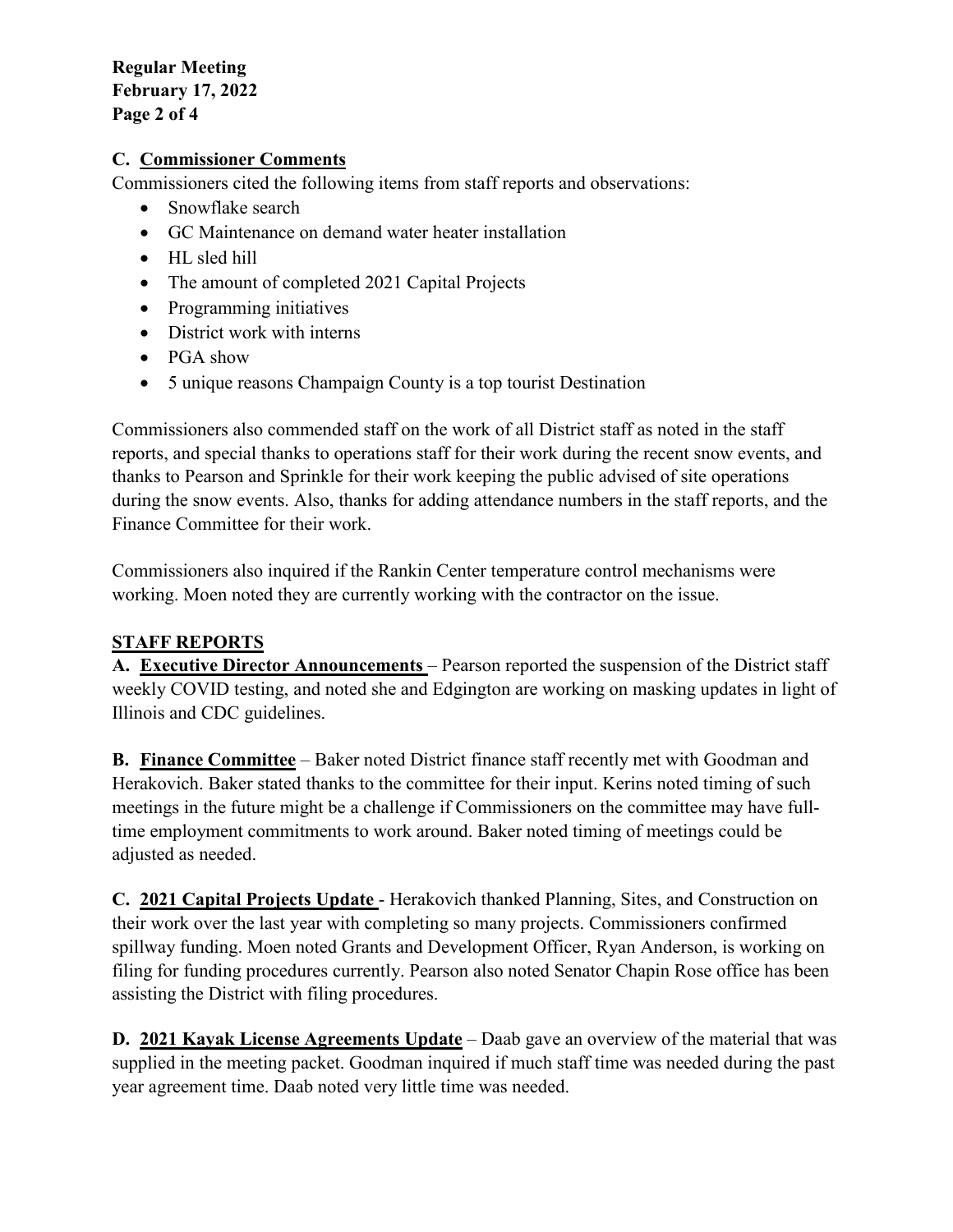#### **Regular Meeting February 17, 2022 Page 3 of 4**

Ben Thompson with Kingfisher Kayaking was in attendance. Commissioners asked Mr. Thompson if he had any suggestions for what may be of help for the following season. Thompson responded that additional gravel at River Bend, boating safety training, and additional access points would be useful. Commissioners thanked Thompson for attending, and for providing feedback.

Hays asked if wayfinding signage would be added. Daab noted it would be installed.

# **OLD BUSINESS** – None

# **NEW BUSINESS**

# **A. Homer Lake Kayak Rental Revised License Agreement**

Commissioner Livesay moved the Board authorize the Executive Director to execute a new license agreement with Lunatic Kayak Rental, LLC in order to extend the rental season for the operation of a kayak and canoe rental concession on Homer Lake to March 1 to October 31. Commissioner Kerins seconded. Daab noted language concerning wildlife was added for the licensee regarding information they will share with customers prior to rental activity. Commissioner Hays asked if the location could be changed to the dam area. Daab noted with the shelter and playscape near the dam area, adding the boat rentals in that area could cause more crowding. A roll call vote was taken. The following commissioners voted "yes": Goodman, Hays, Herakovich, Kerins, and Livesay.

# **B. Lake of the Woods Forest Preserve Seal Coating**

Commissioner Herakovich moved the Board approve the bid for Seal Coat (Materials and Installation) at Lake of the Woods Forest Preserve from Illiana Construction Company for Two Hundred Fourteen Thousand One Hundred Eighteen and 00/100 (\$214,118.00) for the base bid and add alternates #1-#6, and rejecting add alternate #7. Commissioner Kerins seconded. Kerins confirmed with staff that only one bid being received. District Planner, Bridgette Moen, explained the type of work being quoted, for this area, Illiana is the only one that has the equipment to perform such work. Goodman confirmed if closing of roads would be needed. Moen advised, unlike River Bend when the seal coat was done there, Lake of the Woods has alternate roads, thus closures should be minimal. A roll call vote was taken. The following commissioners voted "yes": Goodman, Hays, Herakovich, Kerins, and Livesay.

# **C. Middle Fork River Forest Preserve Water Fountain Replacement**

Commissioner Livesay moved the Board approve the bid for purchase of nine (x9) water fountains for use at Middle Fork River Forest Preserve from Reese Recreation for Thirty-Seven Thousand One Hundred Eighty and 00/100 (\$37,180.00). Commissioner Herakovich seconded. Commissioner Livesay amended her motion to also include: to reject the lowest bid from PACH2 Group LLC for Twenty-Seven Thousand Nine Hundred Ninety-Four and 08/100 (\$27,994.04) due to vendor submitted a substitution which does not meet the minimum requirements of the specifications. Commissioner Herakovich seconded the amended motion. A